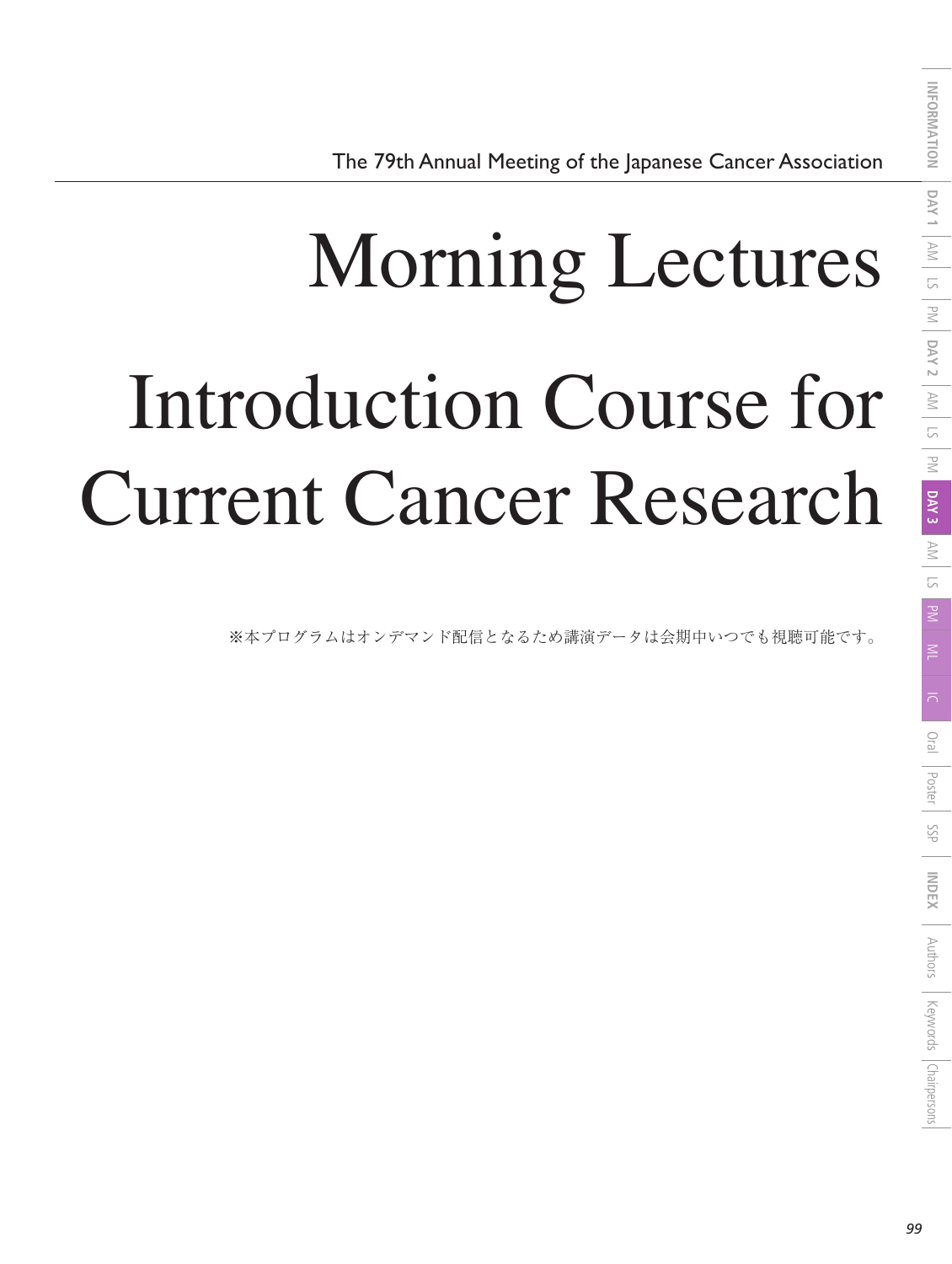| ML <sub>1</sub> | <b>Morning Lecture 1</b><br>モーニングレクチャー1                                                                                                                                                                                                                                                                                 | ML5             | <b>Morning Lecture 5</b><br>モーニングレクチャー5                                                                                                                                                                                                                                                                                                                              |
|-----------------|-------------------------------------------------------------------------------------------------------------------------------------------------------------------------------------------------------------------------------------------------------------------------------------------------------------------------|-----------------|----------------------------------------------------------------------------------------------------------------------------------------------------------------------------------------------------------------------------------------------------------------------------------------------------------------------------------------------------------------------|
| ML1             | Medical AI research for clinical application<br>Ryuji Hamamoto <sup>1,2</sup> ( <sup>1</sup> Div. Mol. Mod. Cancer Biol., Natl. Cancer Ctr.<br>Res. Inst., <sup>2</sup> Cancer Transl. Res. Team, RIKEN Ctr. for AIP project)<br>臨床応用を志向したメディカル AI 研究<br>浜本 隆二12 (1国立がん研究セ・研・がん分子修飾制御学、2理研・革<br>新知能統合研究セ・がん探索医療)<br>IJ. | ML5             | Recent structural researches on proteins as drug targets - transition<br>from structural to 'unstructural' biology<br>Shin-ichi Tate (Dept. Math. & Life Sci. Integ. Sci. Life, Hiroshima<br>Univ.<br>創薬標的としてのタンパク質構造研究の現状-構造生物学から'非'構<br>造生物学への変遷<br>楯 真一(広島大・統合生命・数理生命)                                                                                            |
| ML <sub>2</sub> | <b>Morning Lecture 2</b><br>モーニングレクチャー2                                                                                                                                                                                                                                                                                 | ML <sub>6</sub> | <b>Morning Lecture 6</b><br>モーニングレクチャー6                                                                                                                                                                                                                                                                                                                              |
| ML2             | Recent Trends in Modeling and AI Technologies for Single-Cell<br><b>Analysis in Cancer Research</b><br>Teppei Shimamura (Dev. Systems Biol., Nagoya Univ. Grad. Sch. Med.)<br>がん研究における一細胞解析のためのモデリング・AI 技術の最新動<br>向<br>島村 徹平(名古屋大・院医・システム生物)                                                                            | ML6             | Next generation cancer immunotherapy targeting<br>immunosuppressive mechanisms in the tumor microenvironment<br>Hiroyoshi Nishikawa <sup>1,2</sup> ( <sup>1</sup> Div. Cancer Immunol., Res. Inst. / EPOC,<br>NCC, <sup>2</sup> Dept. Immunol., Nagoya Univ., Grad. Sch. Med.)<br>腫瘍微小環境の免疫抑制機構を標的とした次世代がん免疫療法<br>西川 博嘉12 (1国立がん研セ・研・腫瘍免疫/EPOC・免疫 TR、2名<br>古屋大・医・免疫) |

| ML3 |                                                                                                                                                                                                      | <b>Morning Lecture 3</b><br>モーニングレクチャー3 | ML7 |     | <b>Morning Lecture 7</b><br>モーニングレクチャー7                                                                                                                                                                                                                             |
|-----|------------------------------------------------------------------------------------------------------------------------------------------------------------------------------------------------------|-----------------------------------------|-----|-----|---------------------------------------------------------------------------------------------------------------------------------------------------------------------------------------------------------------------------------------------------------------------|
| ML3 | Tissue-clearing technology: contribution to the development of<br>cancer research<br>Kei Takahashi (Dept. Mol. Path., Grad. Sch. Med., The Univ. of Tokyo)<br>組織透明化によるがん研究の進歩<br>高橋 恵生(東京大・院医・分子病理学) |                                         | ML7 | 究セ) | The iPS-cell technology in cancer immunotherapy<br>Shin Kaneko <sup>1,2</sup> ( <sup>1</sup> Ctr. for iPS cell Therapy (CiRA), Kyoto Univ.,<br><sup>2</sup> Transborder Med. Res. Ctr., Univ. of Tsukuba)<br>iPS 細胞とがん免疫治療<br>金子 新12 (1京都大・iPS 細胞研、2筑波大・トランスボーダー医学研 |

| ML4 | <b>Morning Lecture 4</b><br>モーニングレクチャー4                                                                                                                                                                                                         | ML <sub>8</sub> |        | <b>Morning Lecture 8</b><br>モーニングレクチャー8                                                                                                      |
|-----|-------------------------------------------------------------------------------------------------------------------------------------------------------------------------------------------------------------------------------------------------|-----------------|--------|----------------------------------------------------------------------------------------------------------------------------------------------|
| ML4 | Biliverdin-binding fluorescent/photoconvertible molecules<br>advantageous for mammalian in vivo bioimaging and optogenetics<br>Rei Narikawa (Dept. Biol. Sci., Shizuoka Univ.)<br>哺乳細胞での蛍光イメージング・オプトジェネティクスに有用なビリ<br>ベルジン結合分子<br>成川 礼 (静大・理・生物) | ML8             | Japan) | <b>Genetically engineered T cells</b><br>Naoki Hosen (Dept. Hematology & Oncology, Osaka Univ., Osaka,<br>遺伝子改変 T 細胞<br>保仙 直毅(大阪大・医・血液・腫瘍内科) |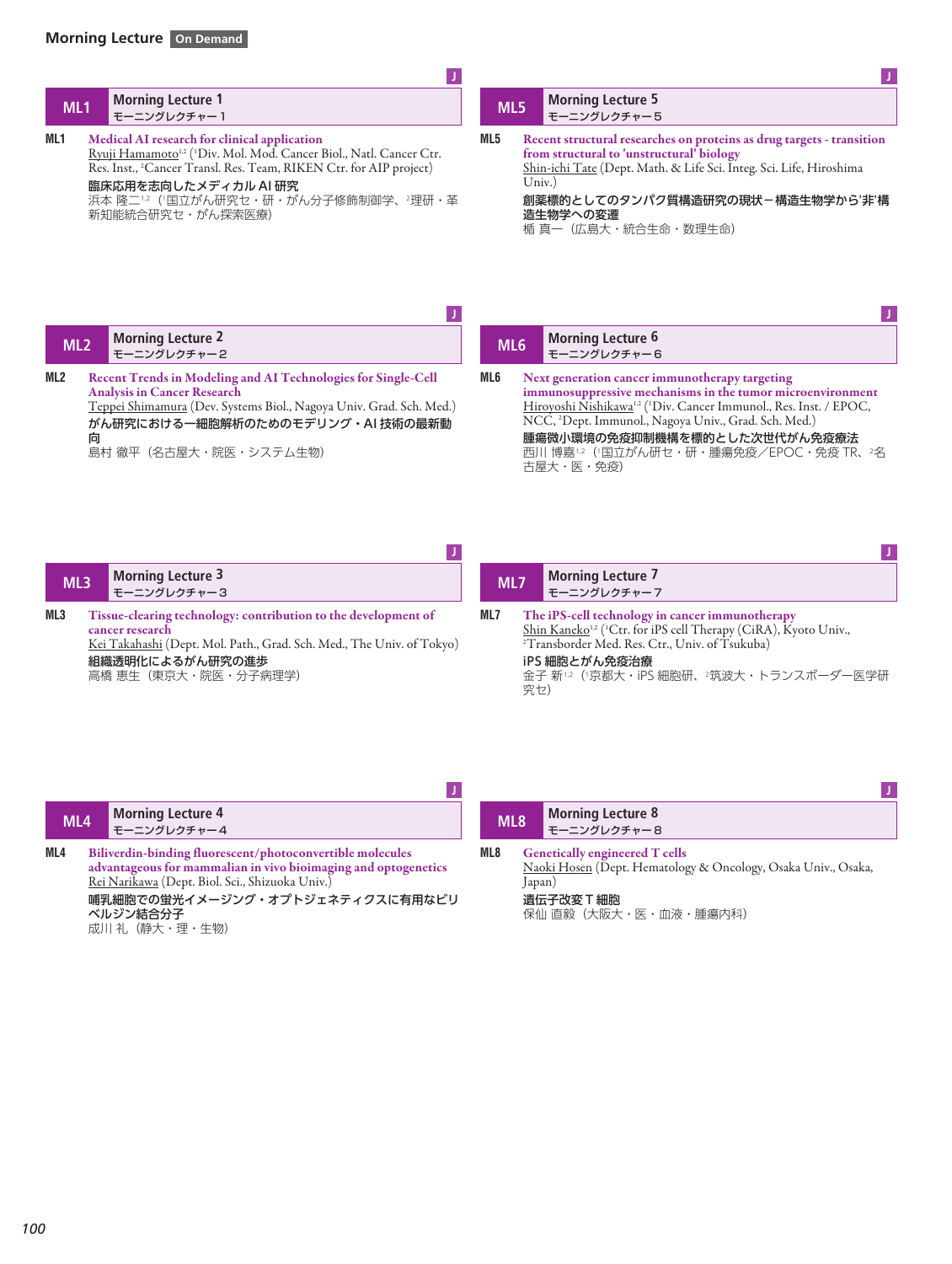|             |                                                                                                                                                                                                | E   |             |                                                                                                                                                                                                                                                                                                                                            |
|-------------|------------------------------------------------------------------------------------------------------------------------------------------------------------------------------------------------|-----|-------------|--------------------------------------------------------------------------------------------------------------------------------------------------------------------------------------------------------------------------------------------------------------------------------------------------------------------------------------------|
| ML9         | <b>Morning Lecture 9</b><br>モーニングレクチャー9                                                                                                                                                        |     | <b>ML13</b> | <b>Morning Lecture 13</b><br>モーニングレクチャー13                                                                                                                                                                                                                                                                                                  |
| ML9         | <b>Evaluation of Sentinel Lymph Nodes (SLN) in Cutaneous</b><br><b>Melanoma: Prognostic Implications</b><br>Victor Prieto (University of Texas MD Anderson Cancer Center,<br>Houston, TX, USA) |     | <b>ML13</b> | Nucleic Acid Drugs and Nanomedicine: Multifunctional Envelope-<br>type Nano Device for Nanomedicine<br>Hideyoshi Harashima, Yusuke Sato, Takashi Nakamura, Yuma Yamada<br>(Lab. Mol. Design Pharm. Fac. Pharm. Sci. Hokkaido Univ.)<br>核酸医薬とナノメディシン:多機能性エンベロープ型ナノ構造体の開<br>発とナノ医療への展開<br>原島 秀吉、佐藤 悠介、中村 孝司、山田 勇磨(北海道大・院薬・薬<br>剤分子設計学・未来創剤学) |
|             |                                                                                                                                                                                                | IJ. |             |                                                                                                                                                                                                                                                                                                                                            |
| <b>ML10</b> | <b>Morning Lecture 10</b><br>モーニングレクチャー10                                                                                                                                                      |     | <b>ML14</b> | <b>Morning Lecture 14</b><br>モーニングレクチャー14                                                                                                                                                                                                                                                                                                  |
| ML10        | <b>Mutations in normal tissues</b><br>Seishi Ogawa (Dept. Path. & Tumor Biol., Kyoto Univ.)<br>正常細胞におけるゲノム異常<br>小川 誠司 (京都大・医・腫瘍生物)                                                             | IJ. | <b>ML14</b> | Targeting DNA repair and DNA damage response in cancer therapy<br>Natsuko Chiba (Dept. Cancer Biol., IDAC, Tohoku Univ.)<br>DNA 修復と DNA 損傷応答を標的とした新規がん治療<br>千葉 奈津子(東北大・加齢研・腫瘍生物学)                                                                                                                                                          |
| <b>ML11</b> | <b>Morning Lecture 11</b><br>モーニングレクチャー11                                                                                                                                                      |     | <b>ML15</b> | <b>Morning Lecture 15</b><br>モーニングレクチャー15                                                                                                                                                                                                                                                                                                  |
| ML11        | mitochondria and aging-associated diseases<br>Shigeru Yanagi (Dept. Life Sci., Faculty of Sci., Gakushuin Univ.)<br>ミトコンドリアと老化関連疾患<br>柳 茂(学習院大・理学部生命科学科)                                       |     | <b>ML15</b> | How to write an attractive paper in English?<br>Kohei Miyazono (Dept. Mol. Pathol., Grad. Sch. Med., Univ. Tokyo)<br>魅力ある英文論文を書くために<br>宮園 浩平 (東京大・医・分子病理)                                                                                                                                                                                  |

| ML12 | <b>Morning Lecture 12</b><br>モーニングレクチャー 12 |  |
|------|--------------------------------------------|--|

**ML12 Tumor regulation by cell competition** Tatsushi Igaki (Grad. Sch. of Biostudies, Kyoto Univ.) 細胞競合と発がん 井垣 達吏(京都大・生命)

| <b>ML16</b> | <b>Morning Lecture 16</b><br>モーニングレクチャー16                                                                                             |  |
|-------------|---------------------------------------------------------------------------------------------------------------------------------------|--|
| ML16        | Tips on patent strategy for academic researchers<br>Mina Asano (Depertment of Intellectual Property and Technology<br>Transfer, AMED) |  |

研究者のための特許戦略のヒント 淺野 美奈(AMED 実用化推進部)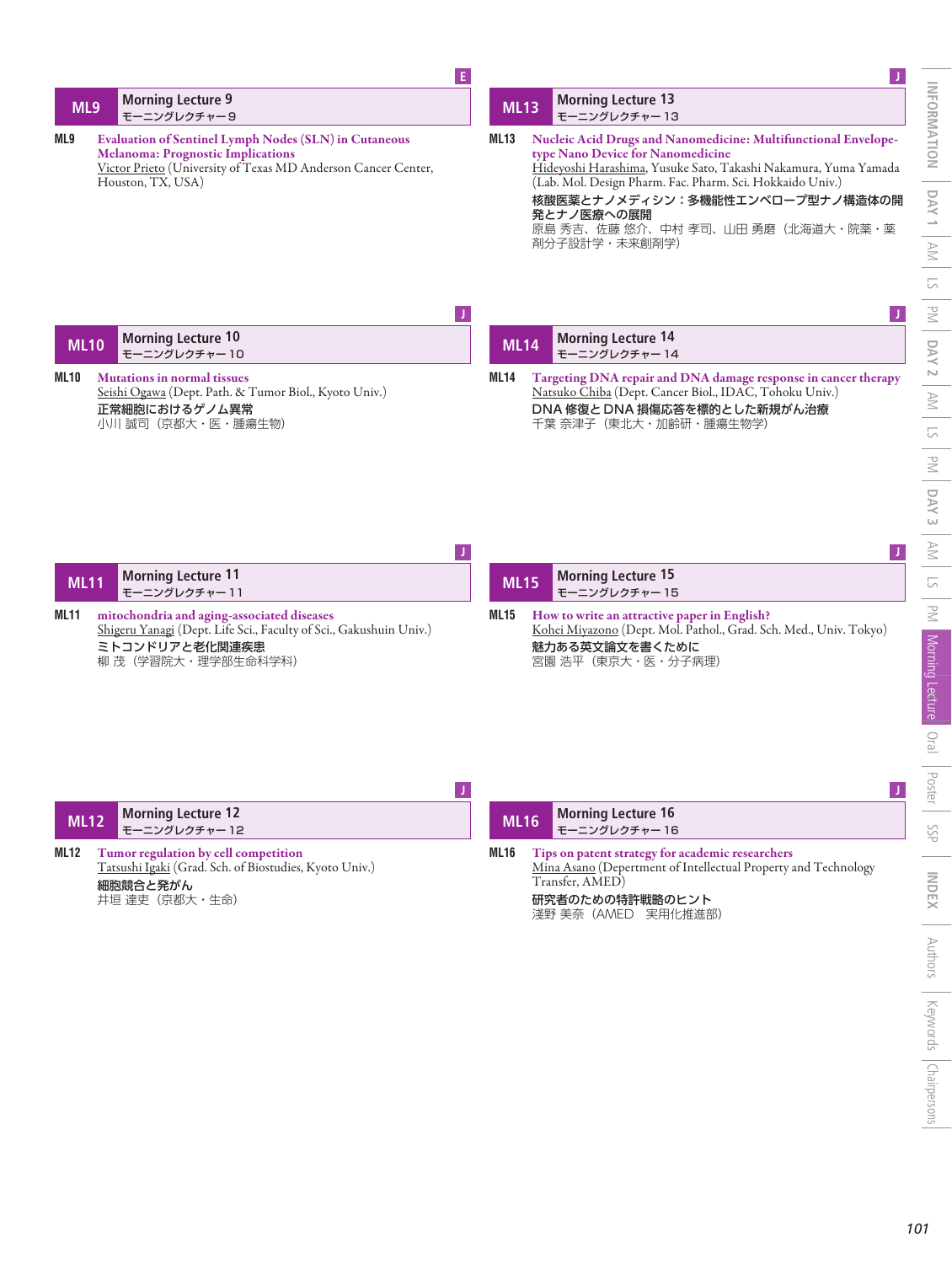## **ML17 Morning Lecture 17** モーニングレクチャー 17

**ML17 Pathological diagnosis using digital pathology and AItechnology** <u>Masanobu Kitagawa</u>', Akihiko Yoshizawa<sup>2</sup>, Hiroyuki Abe<sup>3</sup> ('Dept. Comprehensive Pathol., Tokyo Med. Dent. Univ., 2 Ctr. Anat. Pathol. Forensic Med. Res., Kyoto Univ., 3 Dept. Pathol., Tokyo Univ.) Digital Pathology, AI を活用した病理診断サポート 北川 昌伸1、吉澤 明彦2、阿部 浩幸3(1東京医歯大・院医・包括病 理、2京都大・医・総合解剖セ、3東京大・医・病因・病理)

Room **<sup>J</sup>**

## **ML21 Morning Lecture 21** モーニングレクチャー 21

**ML21 Inflammation and cancer development** <u>Masanobu Oshimali2 ('Div. Genet, Cancer Res. Inst., Kanazawa Univ.,</u><br><sup>2</sup>WPI Nano-Life Sci. Inst., Kanazawa Univ.) 炎症と発がん

Room **<sup>J</sup>**

大島 正伸1,2(1金沢大・がん研・腫瘍遺伝、2金沢大・ナノ研)

| <b>ML18</b> |       | Morning Lecture 18<br>モーニングレクチャー18                                                                                                                         | ML22 | Morning Lecture 22                                                                                                                                                                                    |  |
|-------------|-------|------------------------------------------------------------------------------------------------------------------------------------------------------------|------|-------------------------------------------------------------------------------------------------------------------------------------------------------------------------------------------------------|--|
| <b>ML18</b> | Med.) | Cancer as a tissue: overview of human cancer microenvironment<br>Hiroshi Yokozaki (Div. Pathol., Dept. Pathol., Kobe Univ., Grad. Sch.<br>組織としてのがん がんと微小環境 | ML22 | (Epi)Genomic Aberrations in Stomach Cancer<br>Patrick Tan <sup>1,2,3</sup> ( <sup>1</sup> Duke-NUS Med. Sch., <sup>2</sup> Genome Inst. of Singapore,<br><sup>3</sup> Cancer Sci. Inst. of Singapore) |  |

| ML <sub>19</sub> | <b>Morning Lecture 19</b><br>モーニングレクチャー19 |
|------------------|-------------------------------------------|
|                  |                                           |

横崎 宏(神戸大・院医・病理学)

**ML19 The role of KLF5 transcription factor in breast cancer** Ceshi Chen (Kunming Inst. of Zoology, Chinese Academy of Sci.)

Room **<sup>E</sup>**

| <b>ML20</b> | <b>Morning Lecture 20</b><br>モーニングレクチャー20                   |
|-------------|-------------------------------------------------------------|
| ML20        | Application of big clinical-genomic/immune microenvironment |

**data for new global evidences** Atsushi Ohtsu (Director, Natl. Cancer Centr. Hosp. East) 臨床ゲノム・免疫 TR ビッグデータを活用したグローバルエビデンス の創出 大津 敦(国立がん研セ・東病院・病院長)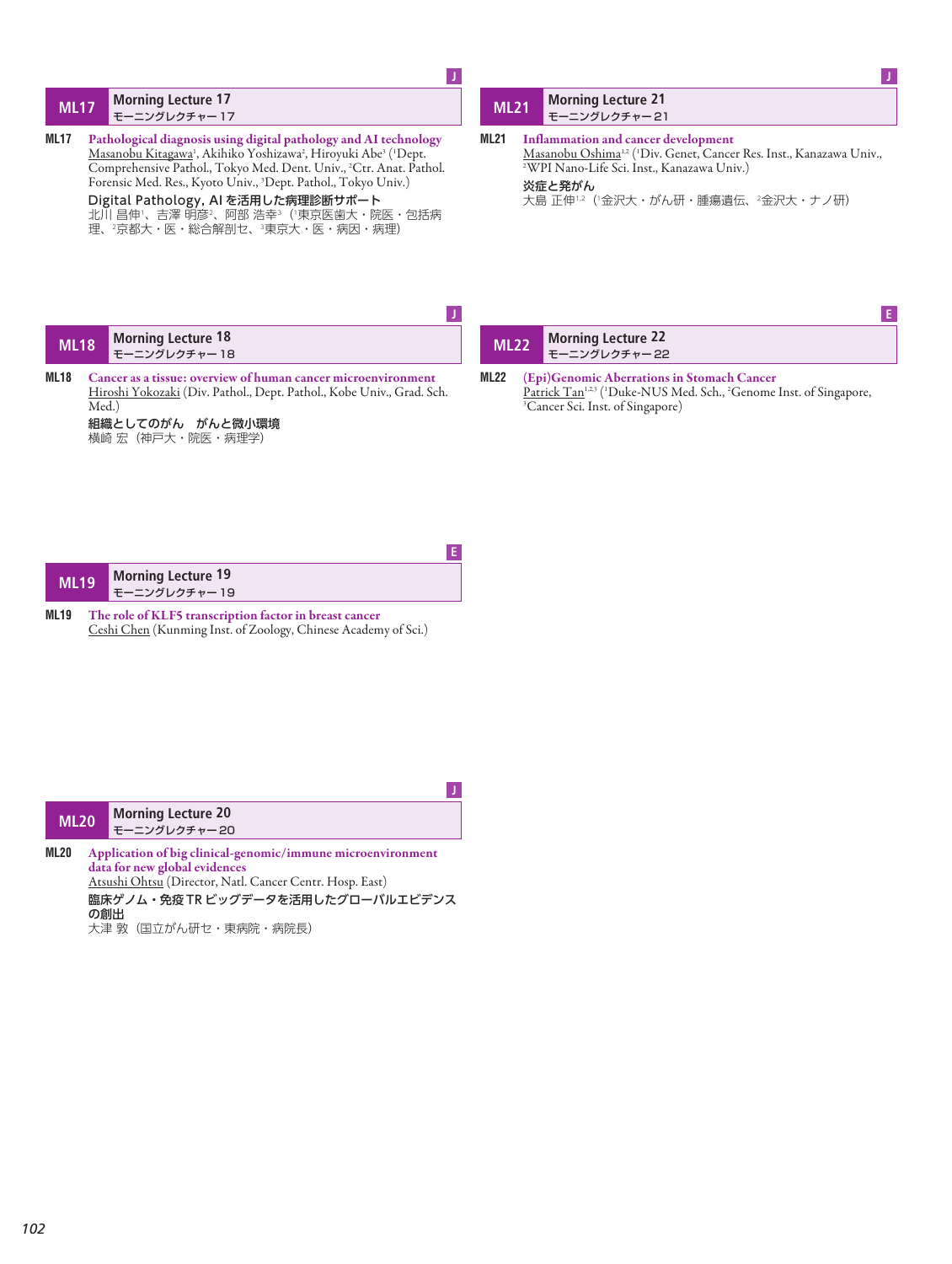Room **<sup>J</sup>**

| <b>IC1</b> | <b>Introduction Course for Current Cancer Research 1</b> |
|------------|----------------------------------------------------------|
|            | √ 教育セッション・がん研究入門コース 1                                    |

**IC1 An introduction to chromosomal instability in cancers** Toru Hirota (Div. Exp. Pathol. Cancer Inst. JFCR) がん細胞における染色体不安定性の病理機構 広田 亨 ((公財) がん研・研・実験病理部)

| IC <sub>5</sub> | Introduction Course for Current Cancer Research 5 |
|-----------------|---------------------------------------------------|
|                 | 教育セッション・がん研究入門コース 5                               |
|                 |                                                   |

Room **<sup>J</sup>**

**IC5 Genomics/Genetics in the era of Precision Cancer Medicine (PCM)** <u>Johji Inazawab2 ('Dept. Mol. Cytogenet., Med. Res. Inst., TMDU,</u> 2 Bioresource Res. Cent., TMDU)

## 癌ゲノム学入門:がん精密医療を実践するために知っておきたい遺伝 学の知識 稲澤 譲治1,2(1東京医歯大・難研・分子細胞遺伝、2東京医歯大・疾患

バイオリソースセ)

| IC <sub>2</sub> | Introduction Course for Current Cancer Research 2<br>教育セッション・がん研究入門コース2 |
|-----------------|-------------------------------------------------------------------------|
|                 |                                                                         |

Room **<sup>J</sup>**

**IC2 Nuclear receptor and intracellular phosphorylation signaling in breast cancer** Shin-ichi Hayashi (Dept. Mol. Func. Dynamics, Tohoku Univ., Grad. Sch. Med.)

> 核内受容体と細胞内リン酸化シグナル-乳癌を例に 林 慎一(東北大・院医・分子機能解析学)

| IC <sub>6</sub> | Introduction Course for Current Cancer Research 6<br>教育セッション・がん研究入門コース6 |
|-----------------|-------------------------------------------------------------------------|
|                 |                                                                         |

谷内田 真一(大阪大・医・がんゲノム情報学)

Shinichi Yachida (Dept. Cancer Genome Informatics, Grad. Sc. Med.,

**IC6 Cancer and the microbiota**

Osaka Univ.) がんとメタゲノム

Room **<sup>J</sup>**

| IC3 |       | Introduction Course for Current Cancer Research 3<br>教育セッション・がん研究入門コース3                                                                                                            | IC7 | Introduction Course for Current Cancer Research 7<br>教育セッション・がん研究入門コースフ                                                                   |  |
|-----|-------|------------------------------------------------------------------------------------------------------------------------------------------------------------------------------------|-----|-------------------------------------------------------------------------------------------------------------------------------------------|--|
| IC3 | Med.) | <b>Exploiting DNA repair vulnerabilities of cancer</b><br>Tomohiko Ohta (Dept. Transl. Oncol., St. Marianna Univ., Grad. Sch.<br>DNA 修復脆弱性を標的としたがん治療<br>太田 智彦(聖マリアンナ医大・院医・応用分子腫瘍学) | IC7 | Single Cell and Spatial Transcriptomic Analysis of Cancers<br>Yutaka Suzuki (GSFS, UTokyo)<br>がんのシングルセルおよび空間トランスクリプトーム解析<br>鈴木 穣(東京大・新領域) |  |

| IC7 |  | Introduction Course for Current Cancer Research 7<br>教育セッション・がん研究入門コースフ                           |
|-----|--|---------------------------------------------------------------------------------------------------|
| IC7 |  | <b>Single Cell and Spatial Transcriptomic Analysis of Cancers</b><br>Yutaka Suzuki (GSFS, UTokyo) |

```
<u>Yutaka Suzuki</u> (GSFS, UTokyo)
                  び空間トランスクリプトーム解析
鈴木 穣(東京大・新領域)
```

| IC4 |  | Introduction Course for Current Cancer Research 4<br>教育セッション・がん研究入門コース4                                                                      | IC <sub>8</sub> | Introduction Course for Current Cancer Research 8<br>教育セッション・がん研究入門コース8                                                                   |  |
|-----|--|----------------------------------------------------------------------------------------------------------------------------------------------|-----------------|-------------------------------------------------------------------------------------------------------------------------------------------|--|
| IC4 |  | Cancer research by and for the clinicians<br>Masaki Mori (Dept. Surg. & Sci., Kyushu Univ., Sch. Med.)<br>臨床医のためのがん研究<br>森 正樹(九州大・医・消化器総合外科) | IC8             | Introduction of integrative cancer data analysis<br>Atsushi Niida (Huuman Genome Ctr., IMSUT)<br>がんの統合データ解析入門<br>新井田 厚司(東京大・医科研・ヒトゲノム解析セ) |  |